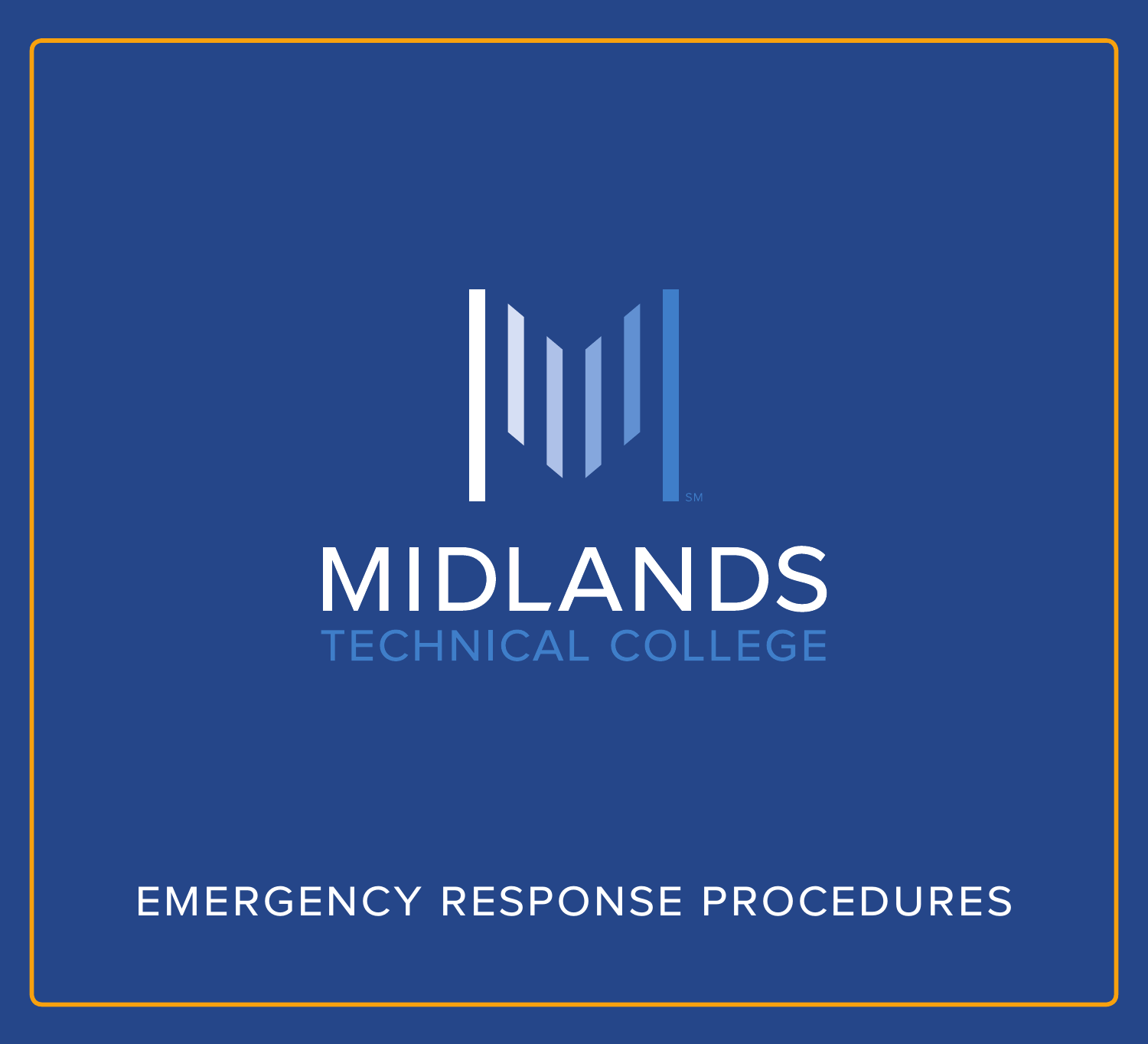### <span id="page-1-0"></span>**TABLE OF CONTENTS**

Click a heading to go to a specific page.

| Bomb Threats and Suspicious Packages 11 |  |
|-----------------------------------------|--|
|                                         |  |
|                                         |  |
|                                         |  |
|                                         |  |
|                                         |  |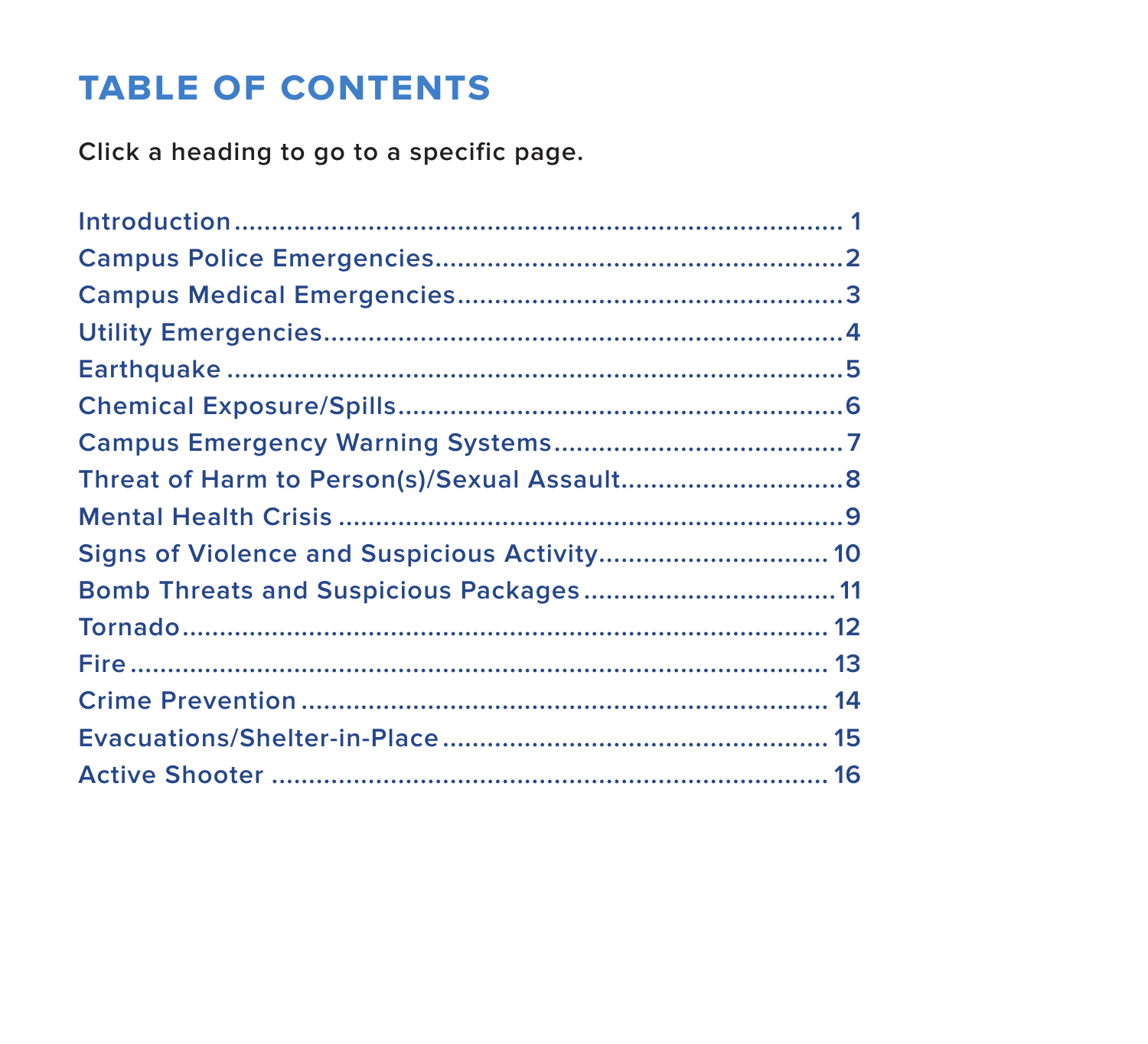### <span id="page-2-0"></span>**what to do in the case of a campus emergency**

If you are in an emergency situation on campus, acting quickly and appropriately can make a positive difference in the outcome. This booklet outlines some potential campus emergency scenarios and instructions on how to best ensure your safety and the safety of others.

Please see the tabbed sections in this booklet for more in-depth information.

**Up-to-date information can also be found on MyMTC.**

**Campus Emergencies Medical: 911 | Police: 803.738.7199**

[Return to Table of Contents](#page-1-0)

**Introduction**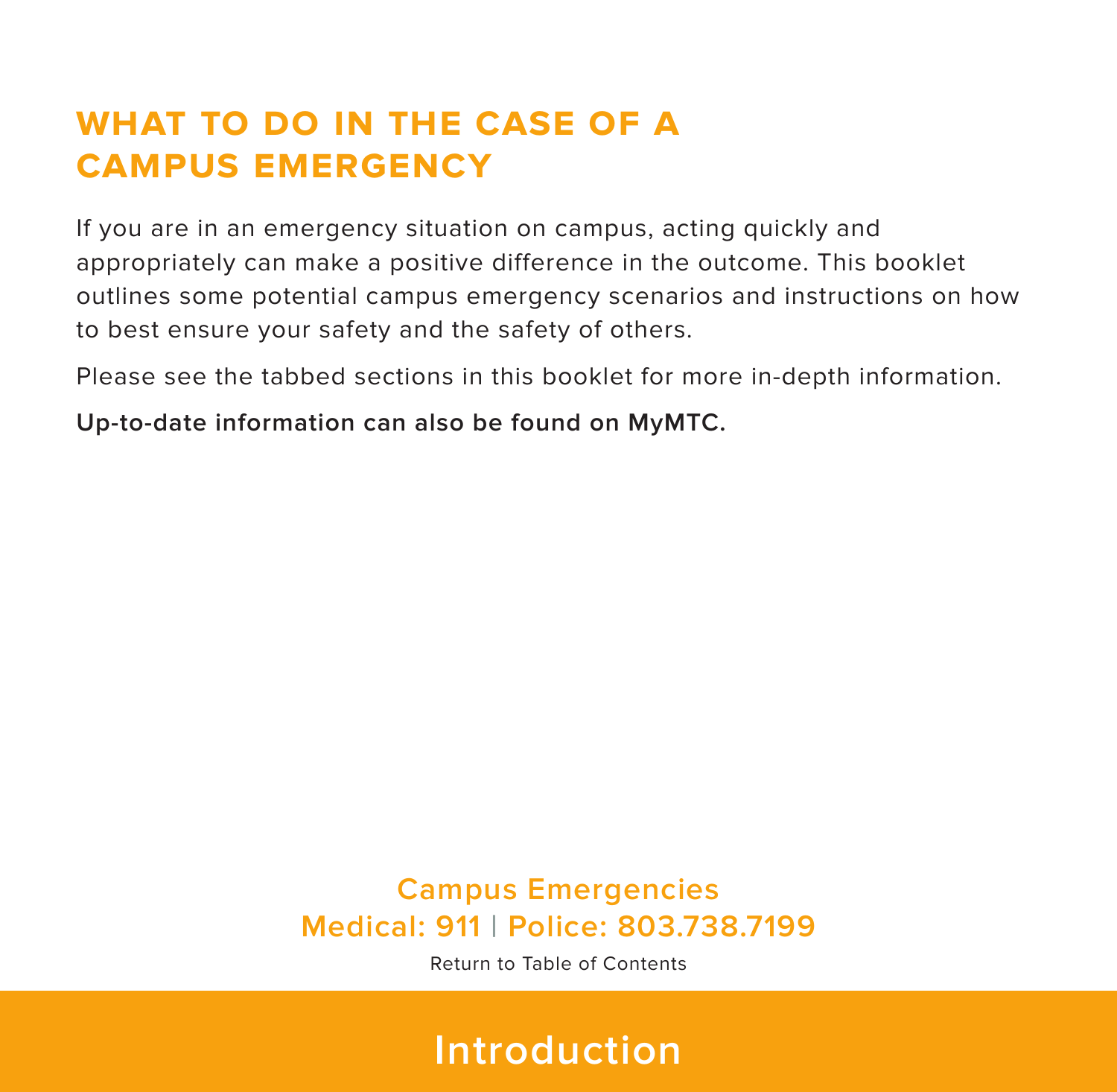### <span id="page-3-0"></span>**campus police emergencies**

#### **Police Emergency – call Campus Police at 803.738.7199**

Emergencies occur often without warning, and without knowledge.

- > Blue light emergency call boxes, which dial Campus Police directly, are located around the campus.
- > When requesting emergency services, be prepared to provide the following:
	- Your name and telephone number.
	- Location of emergency.
	- Extent of the incident, injury or illness.

### **Campus Emergencies Medical: 911 | Police: 803.738.7199**

[Return to Table of Contents](#page-1-0)

# **Campus Police Emergencies Dial 803.738.7199**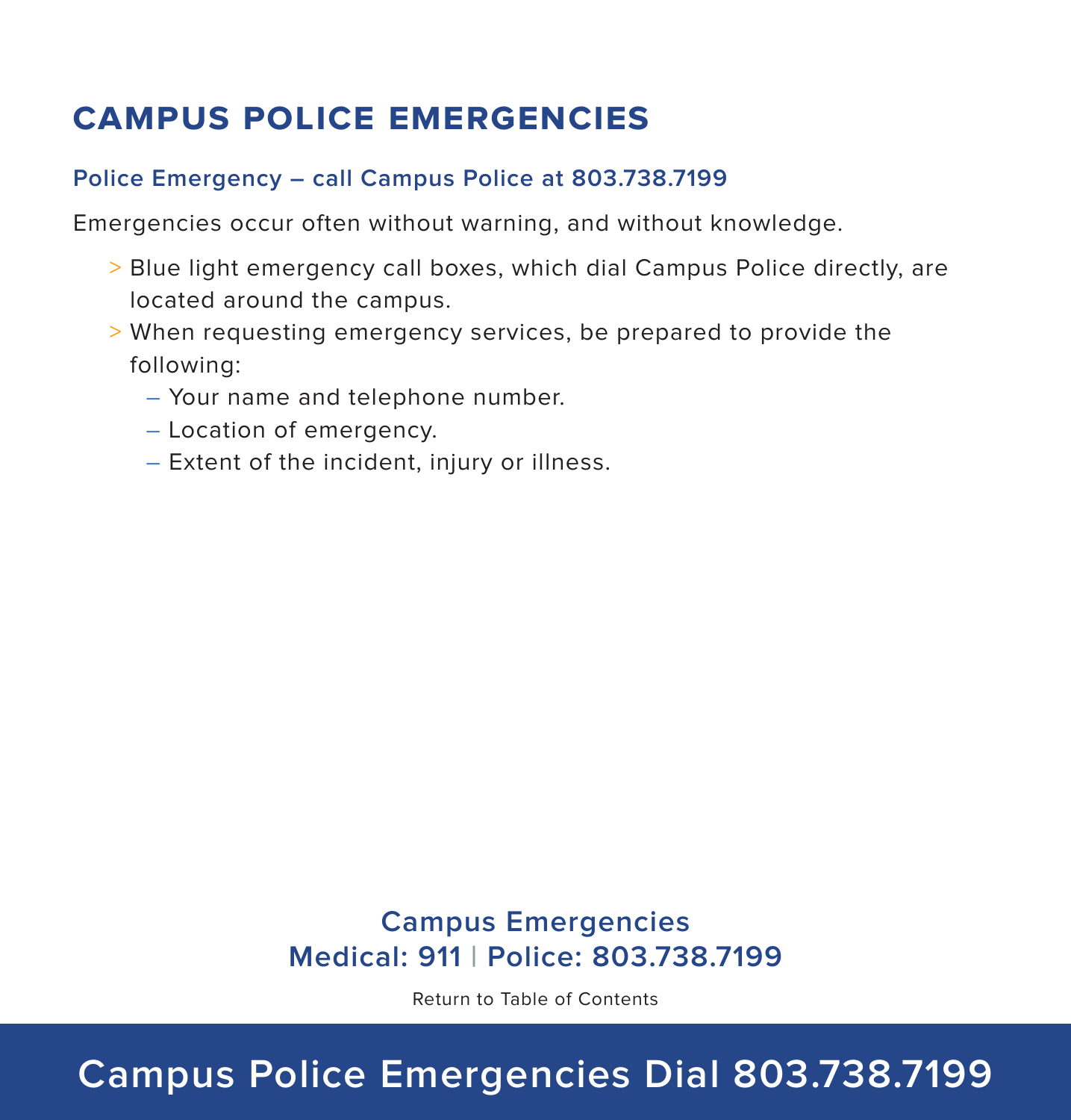### <span id="page-4-0"></span>**campus medical emergencies**

#### **Medical Emergency – call 911, then Campus Police at 803.738.7199**

- > Do not move the victim unless he or she is in danger.
- > If you are trained to provide first aid, use pressure to stop bleeding and provide basic life support (CPR).
- > Comfort the patient and assure him/her that medical assistance is on the way.
- > Do not jeopardize your health or the health of the patient. Wait for professional help if you cannot provide proper first aid safety.
- > If you provide first aid, consider if immediate action is required to save a life and if you will put yourself in jeopardy.
- > Beware of hazards associated with blood-borne pathogens. If you come in contact with suspected infectious material, wash the exposed area thoroughly with soap and water and seek medical attention.

### **Campus Emergencies Medical: 911 | Police: 803.738.7199**

[Return to Table of Contents](#page-1-0)

# **Campus Medical Emergencies Dial 911**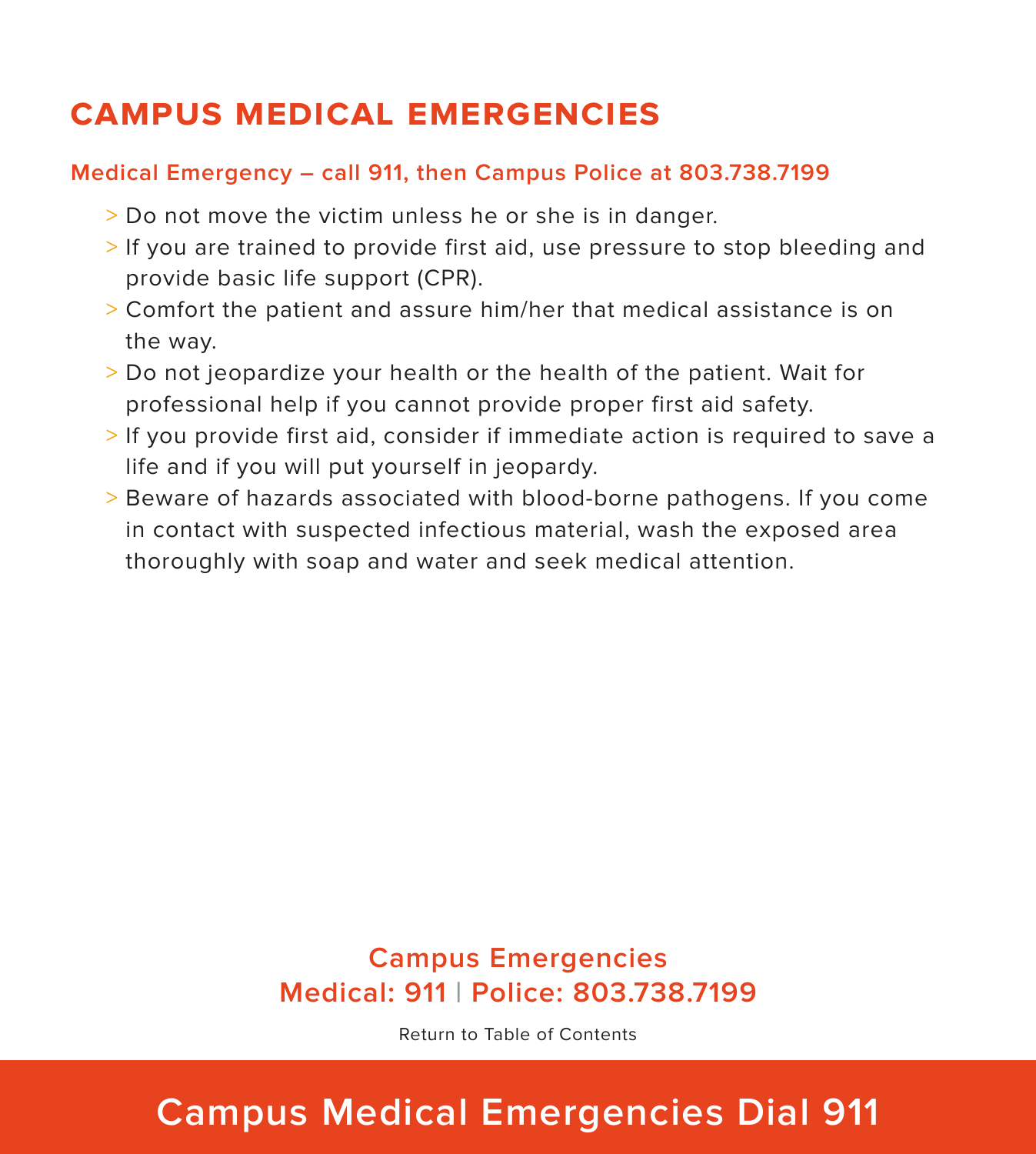### <span id="page-5-0"></span>**utility emergencies**

#### **In the event of a power failure:**

Operations will communicate the status of the failure through notices posted on building doors.

- > If you are in a dark area, proceed cautiously to an area with emergency lights.
- > Assist others who may be unfamiliar with the building or the area.
- > Turn off equipment such as computers and monitors to avoid potentially serious damage when the power is restored.
- > If you are in an elevator, use the emergency button or telephone to alert authorities. DO NOT attempt to open the elevator car door or shake the elevator to move.

#### **In the event of a gas leak or significant water leak:**

> Do not attempt to correct the problem. Evacuate the area and call Campus Police at 803.738.7199.

### **Campus Emergencies Medical: 911 | Police: 803.738.7199**

[Return to Table of Contents](#page-1-0)

# **Utility Emergencies**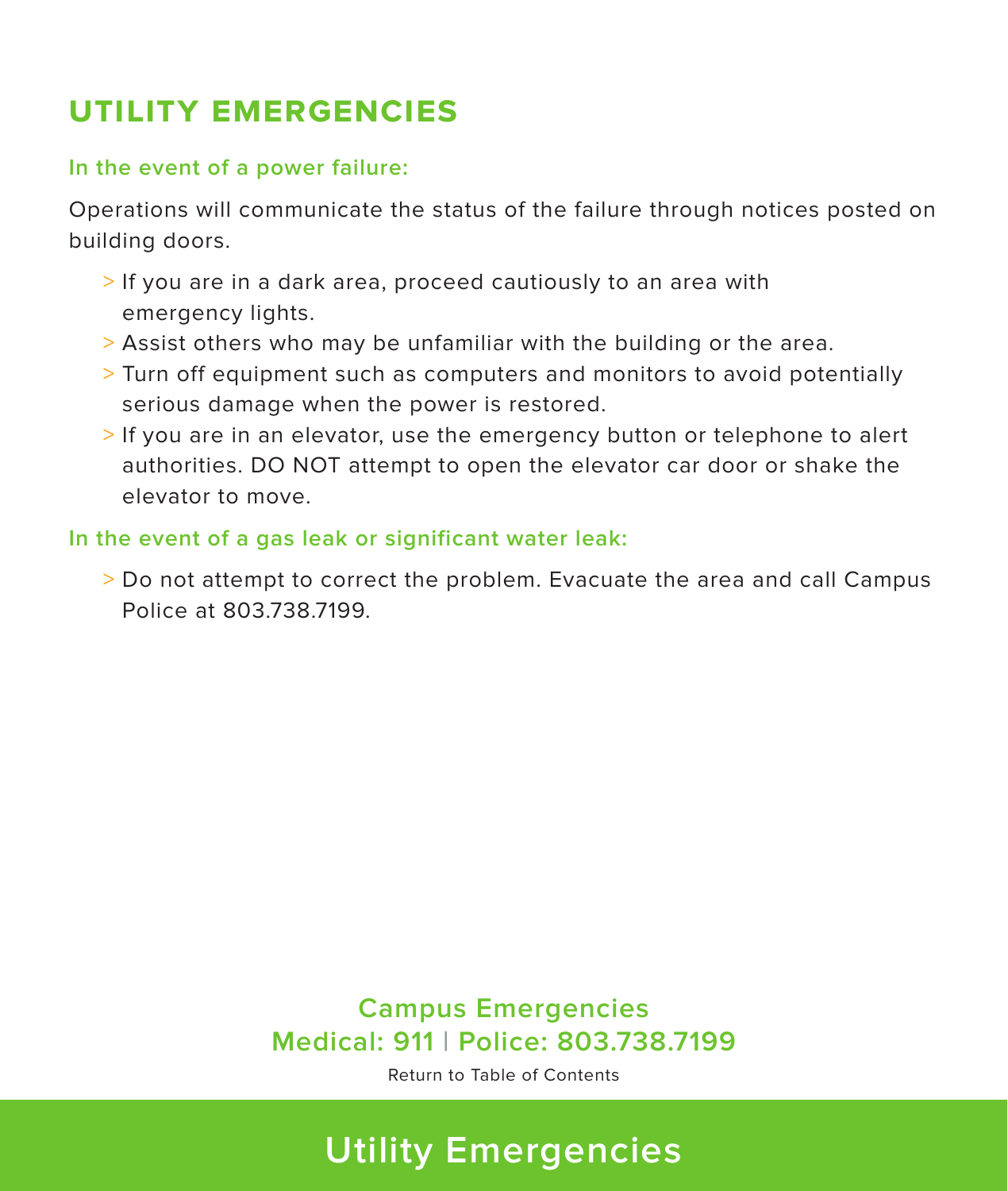### <span id="page-6-0"></span>**earthquake**

If an earthquake should occur, MTC staff and students should follow the procedures below.

#### **If indoors:**

- > Seek refuge in a doorway or under a desk or table. Cover your head and neck.
- > Stay away from glass, windows, shelves and heavy equipment.
- > Watch out for falling objects such as light fixtures, file cabinets, shelves and other furniture that may move or topple.
- > Stay under cover until the shaking stops, and then check your area for injuries and hazards. Assist others and remain calm.
- > After the tremors stop, use extreme caution exiting, as the building may be unstable and there may be hazards (e.g., exposed and live electrical lines). DO NOT USE ELEVATORS. Do not re-enter until the structures have been declared safe by the appropriate MTC staff.
- > If it is unsafe to move from your location, remain in place until help arrives.
- > Remind students and staff of possible aftershocks and tell them to follow the same procedures if aftershocks should occur.

#### **If outdoors:**

- > Move quickly away from buildings, utility poles, and other structures.
- > Avoid power or utility lines, as they may be energized.
- > Protect your head with your arms from falling bricks, glass, plaster and other debris.
- > After the initial shock, evaluate the sitution; if you can return to your assigned area, do so, and assist others and remain calm.

### **Campus Emergencies Medical: 911 | Police: 803.738.7199**

[Return to Table of Contents](#page-1-0)

# **Earthquake**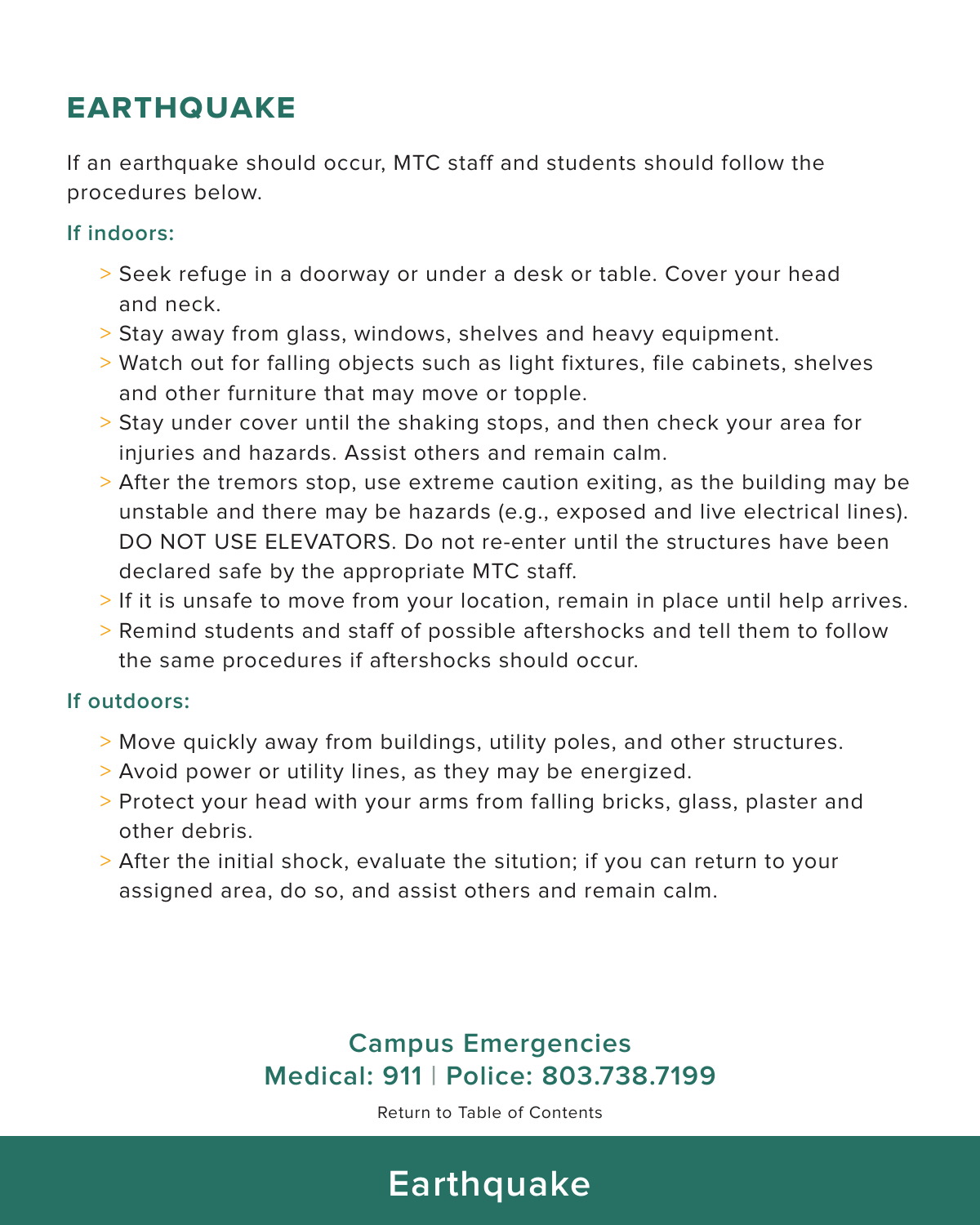### <span id="page-7-0"></span>**chemical exposure/spills**

#### **If a chemical exposure occurs:**

- > Consult the Safety Data Sheet for first aid action; usually flushing the affected area with water is prescribed.
- > Remove the contaminated clothing.
- > Call 911 immediately.
- > Move to a safer area.
- > Call Campus Police at 803.738.7199.

#### **If a chemical spill occurs:**

For spills, releases or incidents requiring special training, procedures or equipment, take these actions:

- > Immediately evacuate the spill area.
- > If building evacuation is required, pull the fire alarm.
- > Call Campus Police at 803.738.7199.
- > Anyone who is contaminated by the spill should avoid contact with others as much as possible and remain in a safe area nearby for emergency treatment.
- > Consult the Safety Data Sheet for first aid action; usually flushing the affected area with water is prescribed.
- > Do not attempt to contain or clean up spills unless you are qualified to perform such work.
- > Do not re-enter the area unless directed by the emergency personnel.

### **Campus Emergencies Medical: 911 | Police: 803.738.7199**

[Return to Table of Contents](#page-1-0)

# **Chemical Exposure/Spills**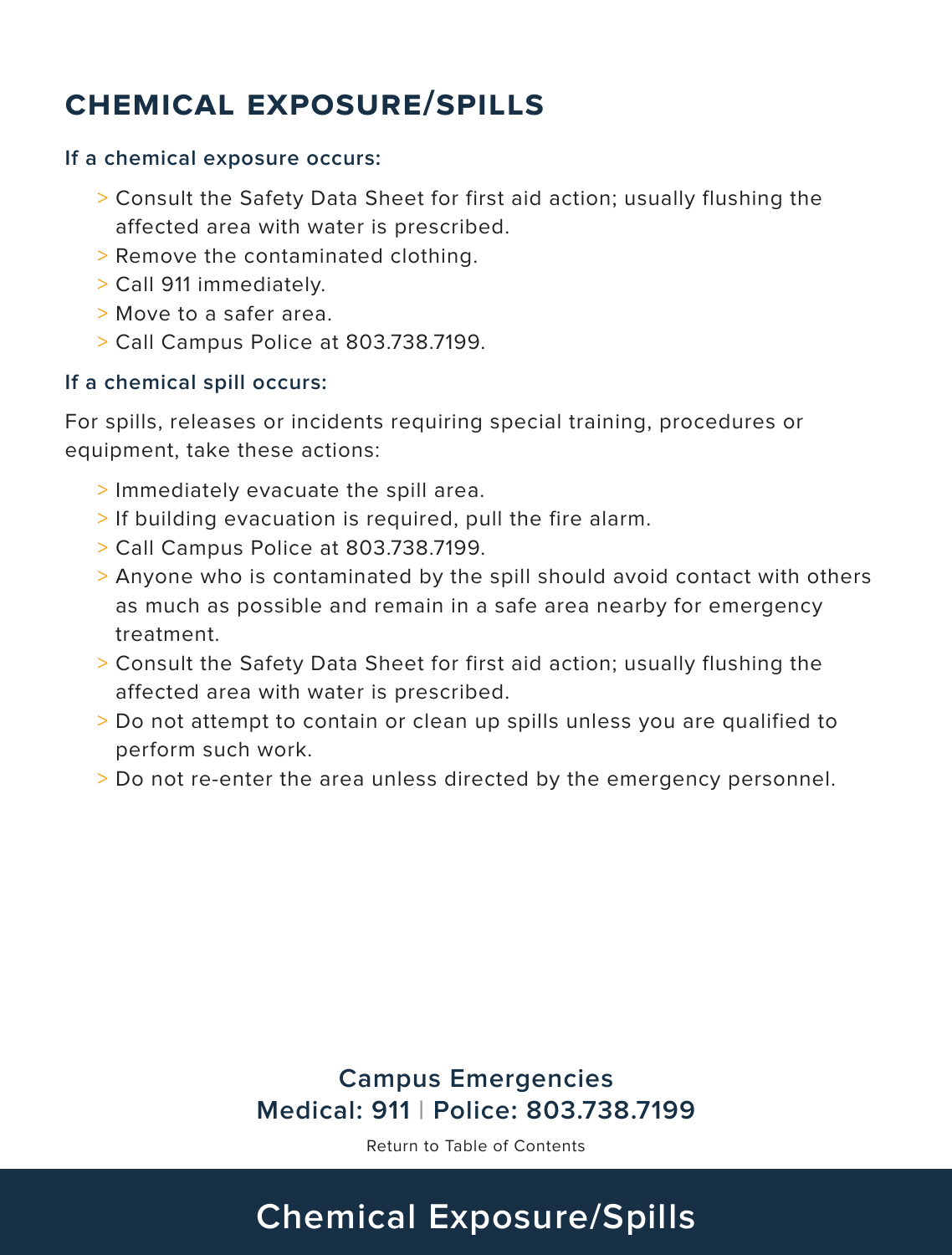### <span id="page-8-0"></span>**campus emergency warning systems**

**Various methods of communication, including any or all of the following, will be deployed during an emergency as best fits the situation.**

#### **MTC Alerts!**

"MTC Alerts!" will inform you of emergencies or disruptions to campus services, such as class cancellations. "MTC Alerts!" are sent as text messages to your cell phone.

**To receive "MTC Alerts!" on your cell phone:** 

- > Log into your MyMTC account with your MTC user ID and password.
- > Click on MTC Alerts!
- > Provide your name and up to two cell phone numbers and email addresses. Students have the option to add their parents' emails and numbers as the secondary contacts.
- > MTC Alerts! is free to all current MTC students and employees; however, your wireless provider may charge standard text message fees according to your plan.

#### **If you have questions about signing up for MTC Alerts!, send them to helpdesk@midlandstech.edu.**

#### **Warning Sirens**

Outside warning sirens may be sounded to alert you to campus emergencies. **When the sirens sound, you should:** 

- > Evaluate your surroundings and seek information about the warning.
- > Be prepared to take immediate self-protection action, which may include seeking shelter or remaining where you are.

Sirens may be sounded for several emergencies, including:

- > Impending weather emergencies (tornado, hurricane)
- > Campus disasters (chemical spills)
- > Campus threats (bomb, gunman)

#### **Teacher Station Pop-Ups**

An emergency message may pop-up on teacher station computer screens if a campus emergency occurs. Follow the instructions provided in the emergency message.

> **Campus Emergencies Medical: 911 | Police: 803.738.7199**

> > [Return to Table of Contents](#page-1-0)

# **Campus Emergency Warning Systems**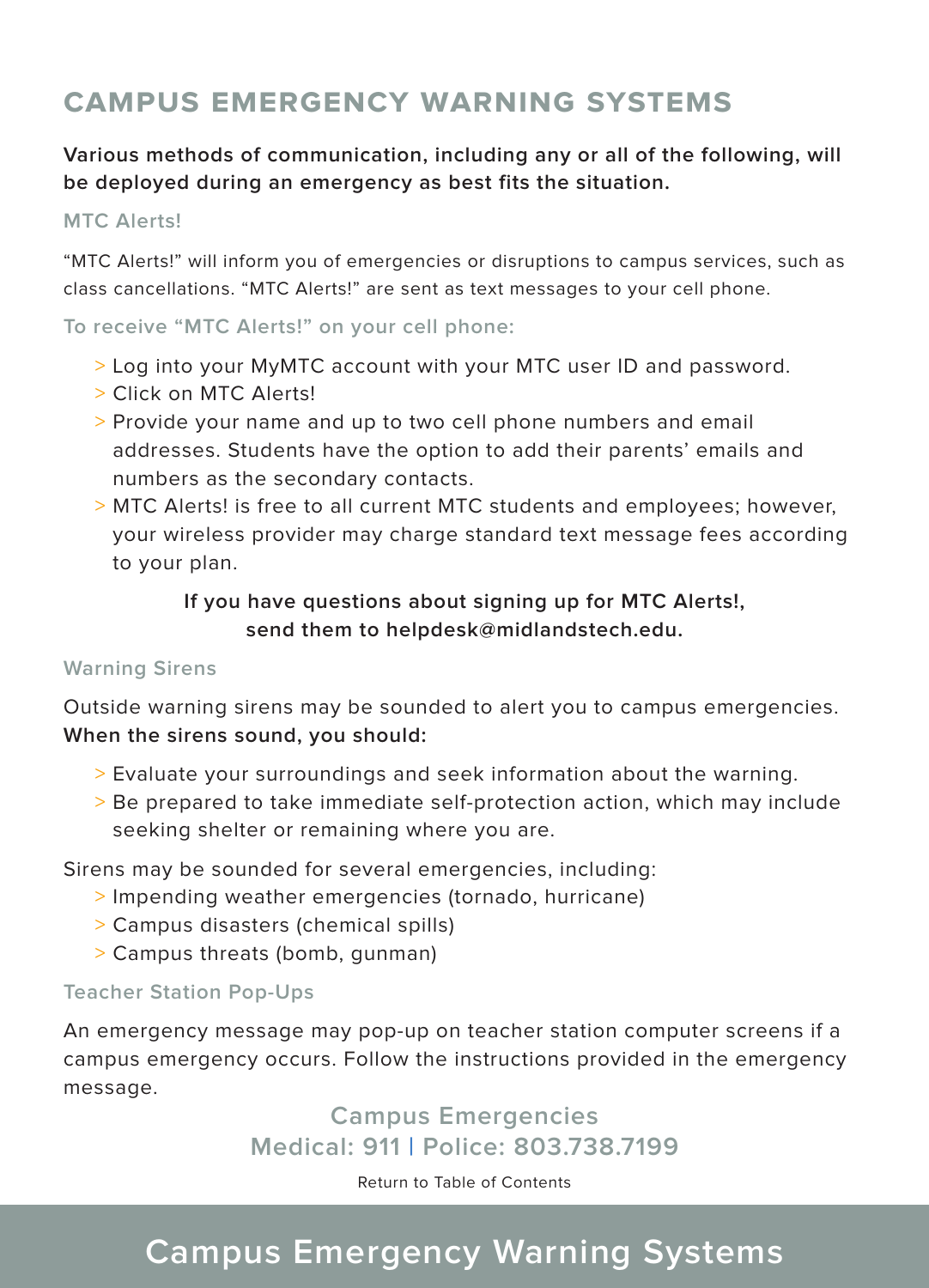### <span id="page-9-0"></span>**threat of harm to person(s)**

- > Get to a safe location and call Campus Police, 803.738.7199, and describe the person, location, presence of weapons, injuries and current situation.
- > Campus Police will respond promptly and call local police/medical personnel as appropriate.
- > If needed, Campus Police will establish a perimeter.
- > Campus Police will contact Counseling Services or Human Resources as appropriate.

**If you cannot escape a threat of violence:** 

- > Try to put space between you and the threat.
- > Try to get the attention of a coworker who can call for help.
- > Listen respectfully to the person and let him/her do most of the talking.
- > Point out choices other than violence.

### **sexual assault**

- > Preserve evidence of the attack don't bathe or change your clothes.
- > Campus Police will respond to location of victim and will provide guidance concerning evidence collection, legal procedures, and other support resources such as Counseling Services or Human Resources, to begin the victim-assistance process.

**Campus Emergencies Medical: 911 | Police: 803.738.7199**

[Return to Table of Contents](#page-1-0)

# **Threat of Harm to Person(s)/Sexual Assault**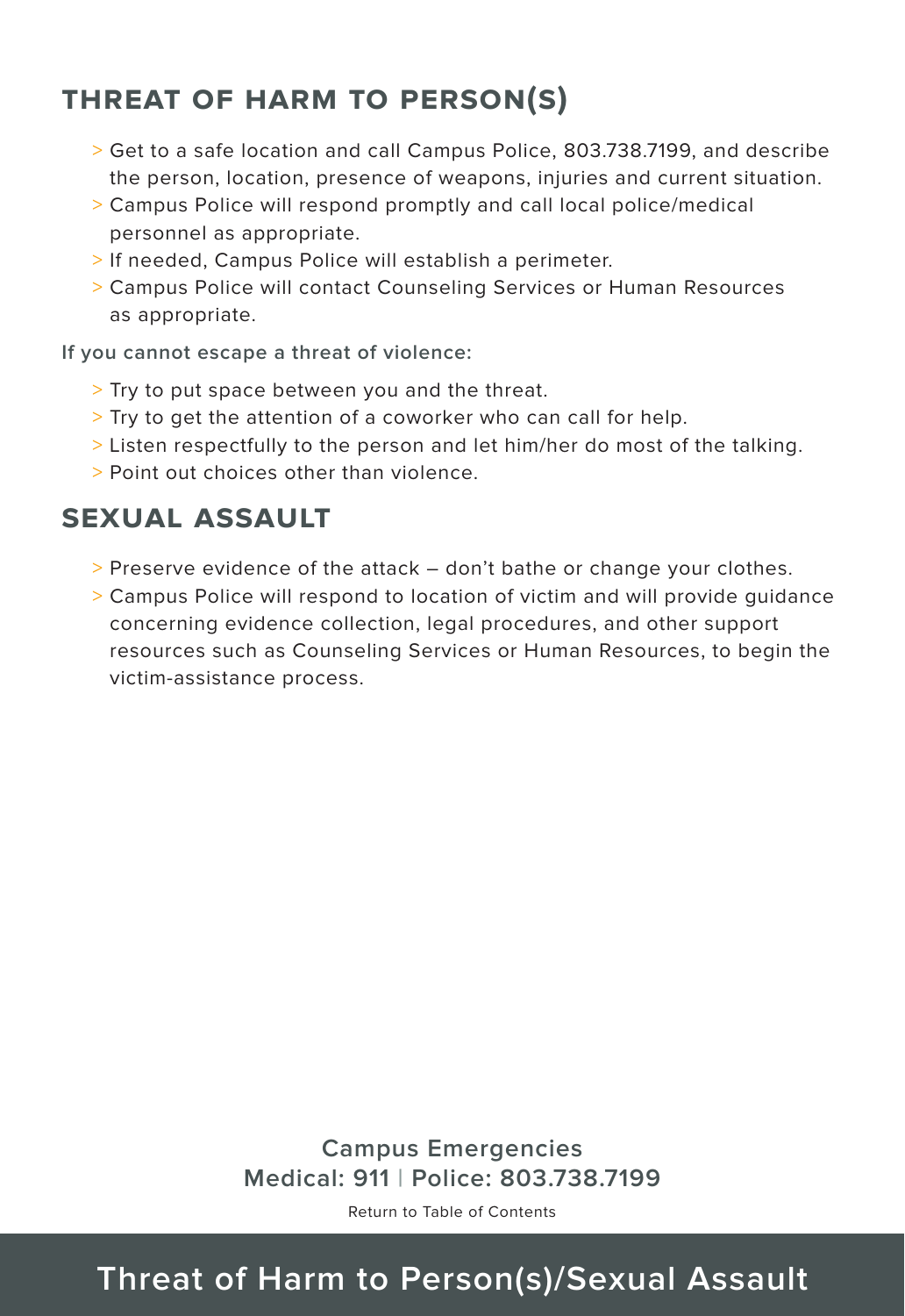### <span id="page-10-0"></span>**mental health crisis**

Anyone can experience stress associated with academic demands, family problems, social relations, work, finances and cultural experiences. The inability to cope with emotional distress can lead to disruptions in overall functioning. Sometimes a person's usual coping skills are overwhelmed.

#### **The signs can include:**

- > Highly disruptive or aggressive behavior.
- > Overt suicidal threats (written or verbal).
- > Homicidal threats (written, verbal or a history of violence).
- > Inability to communicate (incoherent, garbled or slurred).
- > Loss of contact with reality.

#### **If you have concerns that someone is experiencing such a crisis, call Campus Police at 803.738.7199 to request assistance.**

#### **Handling a crisis:**

While waiting for aid to arrive (if you perceive no threat to yourself or others), you should:

- > Provide a safe, secure, quiet environment.
- > Invite the person to stay until help arrives.
- > Listen actively and show empathy.
- > Maintain a straightforward, supportive attitude.
- > Don't leave the person alone unless you feel threatened.
- > Don't try to restrain the person if he or she wants to leave.
- > Don't challenge or shock the person.
- > Don't minimize the person's distress.

**Campus Emergencies Medical: 911 | Police: 803.738.7199**

[Return to Table of Contents](#page-1-0)

# **Mental Health Crisis**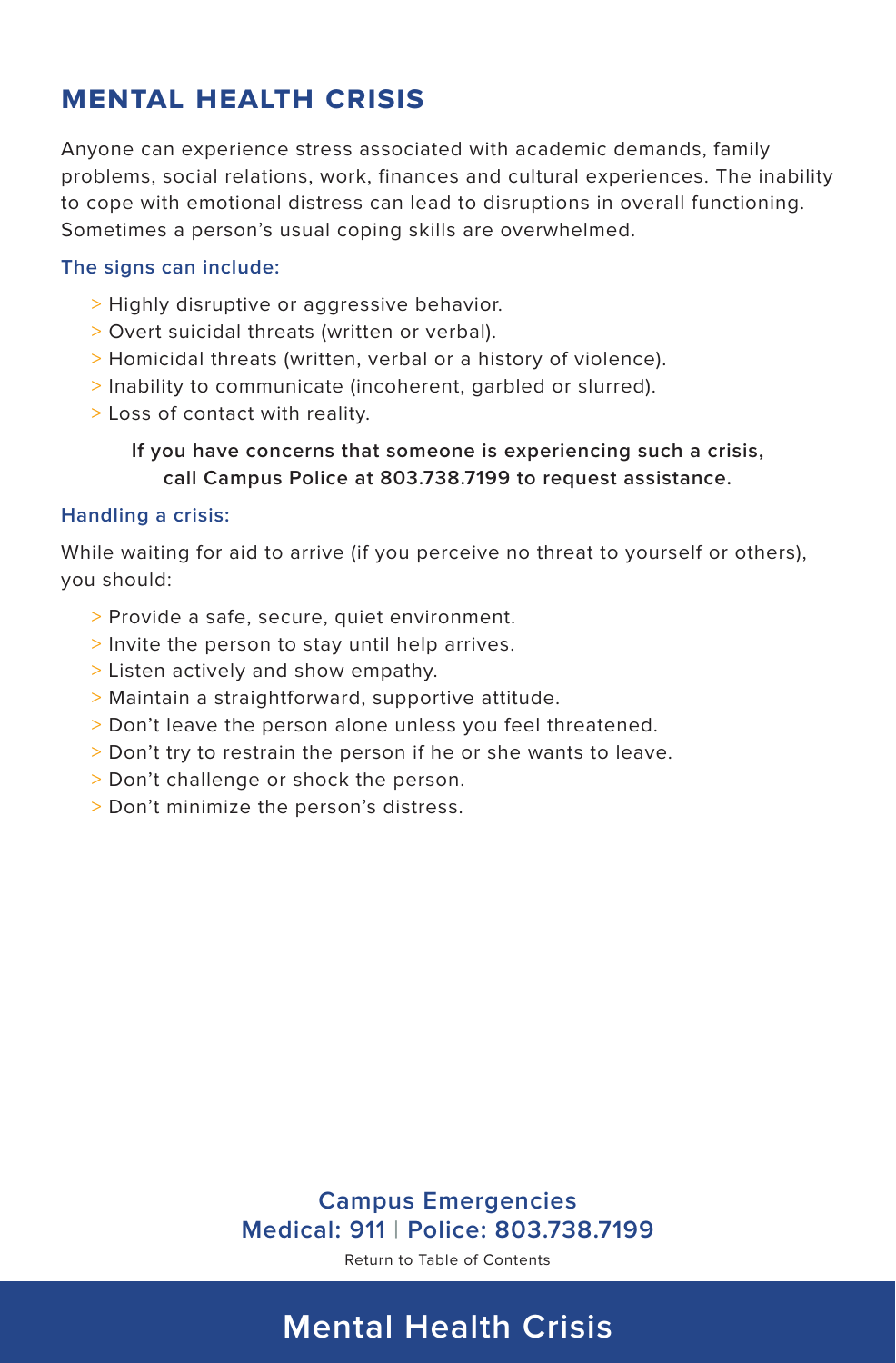### <span id="page-11-0"></span>**signs of campus violence**

Consider the specific circumstances when evaluating the following signs. The presence of one characteristic may not mean a person is prone to violence, but if in doubt, call Campus Police at 803.738.7199.

- > Threats, threatening behavior, displays of aggression, or excessive anger.
- > A history of threats or violent acts.
- > Unusual fascination with weapons.
- > Verbal abuse of coworkers and/or customers, or harassment via phone/email.
- > Bizarre comments or behavior, especially if it includes violent content.
- > Holding grudges, inability to handle criticism, habitually making excuses, and/or blaming others.
- > Chronic, hypersensitive complaints about persecution or injustice.
- > Making jokes or offensive comments about violent acts.
- > Significant changes in mood or behavior.

### **signs of suspicious activity**

- > Anything out of the ordinary.
- > A person(s) running or leaving quickly as if he or she were being watched or chased.
- > A person(s) hauling property lab equipment, laptops, books, bikes at an unusual time or location.
- > A person(s) going door-to-door in an office suite.
- > A person(s) pulling car door handles or looking into multiple vehicles.
- > A person(s) forcibly entering a locked vehicle or door.
- > Car or person(s) repeatedly circling an area.
- > A person(s) being forced into a vehicle.
- > Strange noises arguing, yelling, gunshots, etc.
- > A person(s) exhibiting unusual mental or physical symptoms person may be injured or under the influence of drugs.
- > A person(s) who photographs, videotapes, sketches or asks detailed questions about power plants, buildings, bridges, hospitals, utility infrastructure, etc.
- > A person(s) who doesn't belong, gaining, or trying to gain access to a restricted area.

### **Campus Emergencies Medical: 911 | Police: 803.738.7199**

[Return to Table of Contents](#page-1-0)

# **Signs of Violence and Suspicious Activity**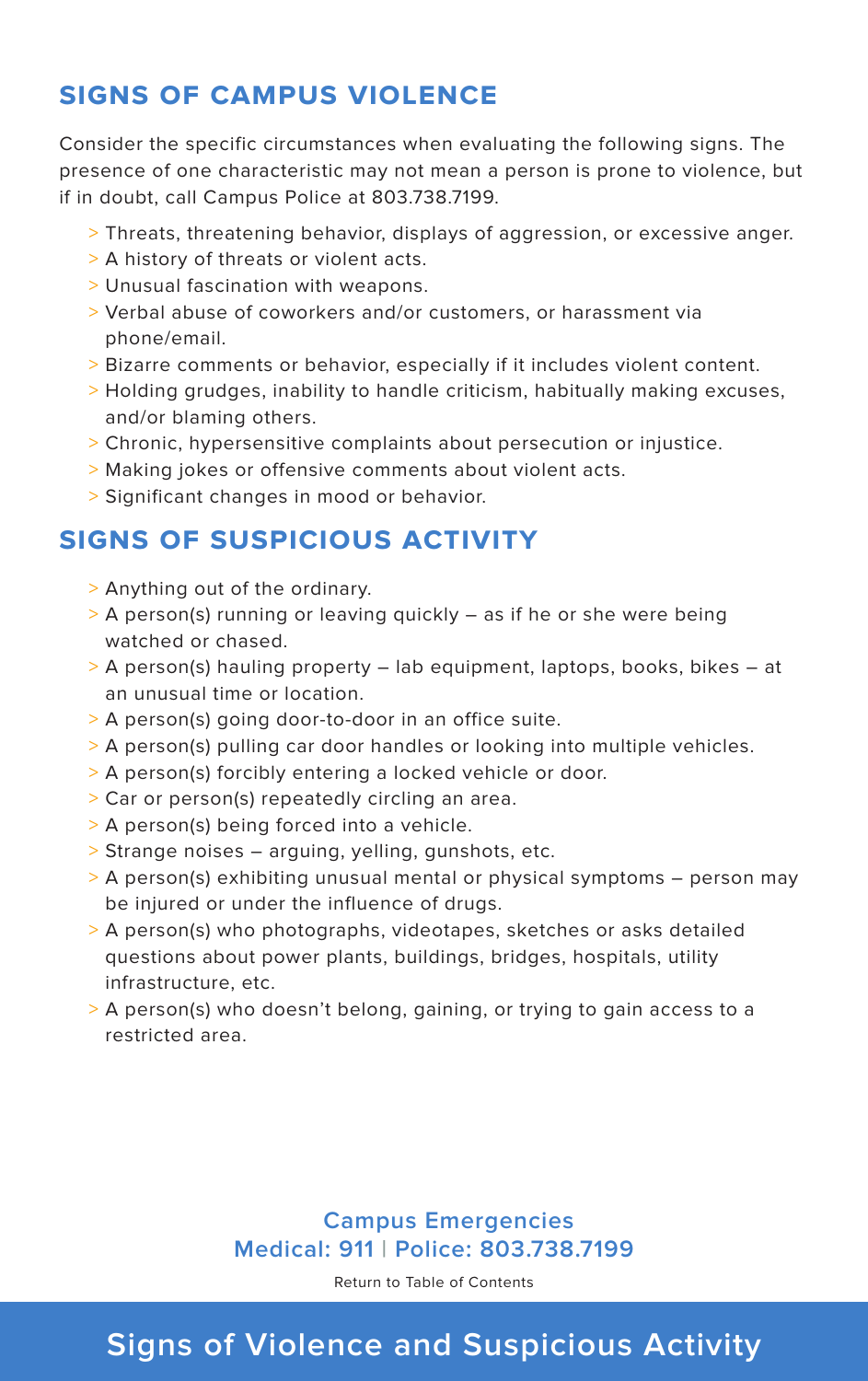### <span id="page-12-0"></span>**bomb threats and suspicious packages**

#### **Bomb threats:**

Bomb threats should always be treated as though there is a bomb until all facts are evaluated and authorities can thoroughly search the area.

#### **If you receive a bomb threat telephone call:**

- > Ask the caller
	- Where is the bomb?
	- When will it explode?
	- What does it look like?
	- What will cause it to explode?
	- Did you place the bomb?
- Why?
- What is your name?
- Are you an employee?
- Where are you calling from?
- > Write down any pertinent information such as background noises, gender of the caller, voice pitches and patterns.
- > If your building is involved, CLEAR THE AREA by pulling the fire alarm and leave the building immediately. Leave personal items behind. (Take keys and phones only if it doesn't delay your evacuation.)
- > Do not use cell phones, radios or other wireless devices inside the building involved.
- > Do not return for personal items.
- > When outside, call Campus Police at 803.738.7199.

#### **Mail or package threat:**

All suspicious packages and bomb threats must be treated as a serious matter. To ensure the safety of the campus population, all suspicious packages and bomb threats will be considered real until proven otherwise.

#### **If a suspicious object or potential bomb is discovered:**

- > Remain calm.
- > DO NOT HANDLE THE OBJECT.
- > CLEAR THE AREA by pulling the fire alarm and leave the building immediately. Leave personal items behind. (Take keys and phones only if it doesn't delay your evacuation.)
- > Do not use cell phones, radios or other wireless devices inside the building involved.
- > Do not return for personal items.
- > When outside, call Campus Police at 803.738.7199.

Any employee with direct contact with the suspicious package should wash their exposed skin with soap and water after reaching a place of safety.

### **Campus Emergencies Medical: 911 | Police: 803.738.7199**

[Return to Table of Contents](#page-1-0)

## **Bomb Threats and Suspicious Packages**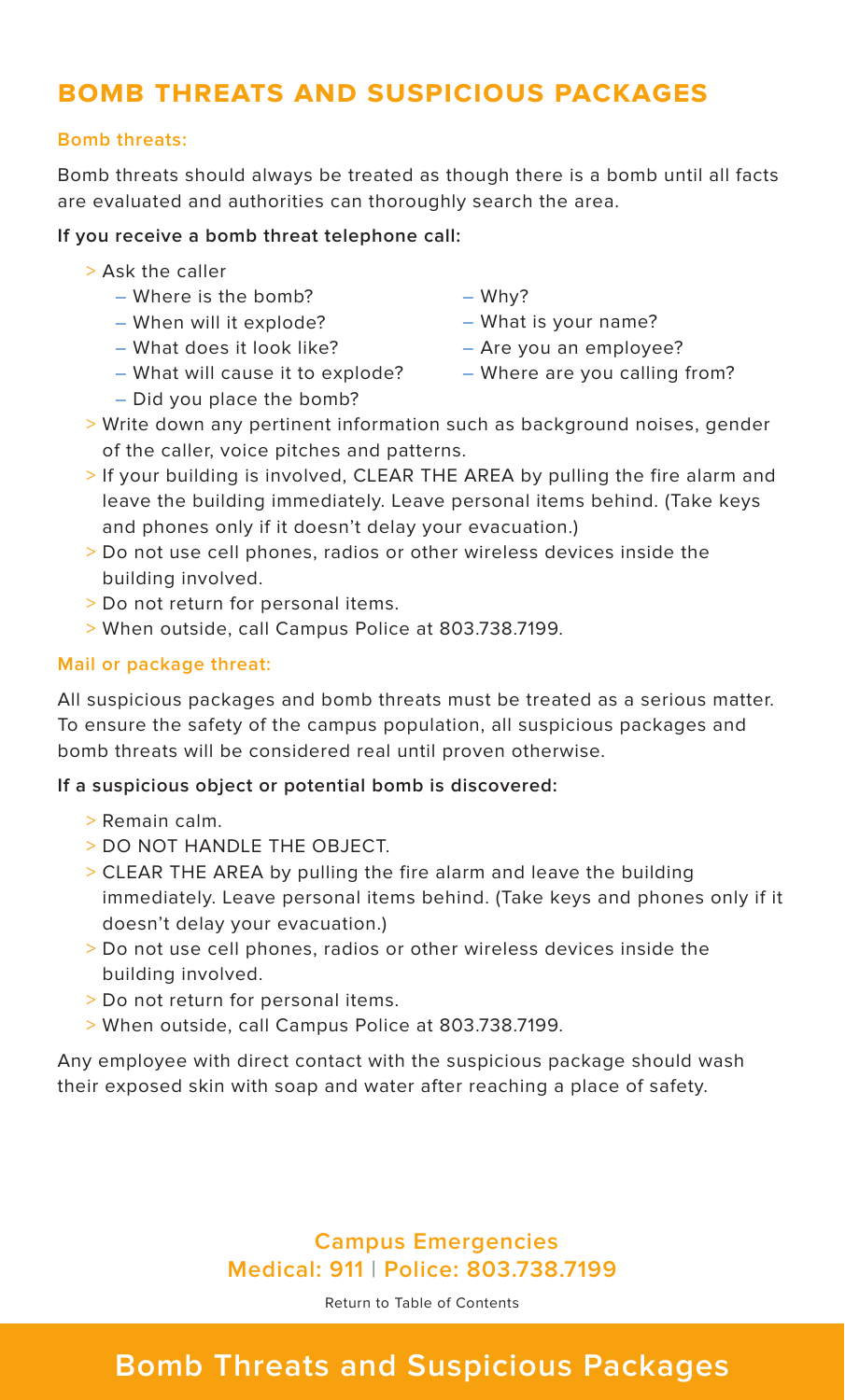## <span id="page-13-0"></span>**tornado (imminent)**

#### **Weather Advisories:**

- > A watch means conditions are favorable for the development of severe weather. Monitor the situation closely if the weather deteriorates.
- > A warning means severe weather has been observed and is imminent.
- > You should tune into local television or radio stations for the latest information about approaching severe weather.

Warnings and other information may be provided through various communication channels including sirens and MTC Alerts! when a tornado is approaching.

#### **If indoors:**

- > Seek refuge in a doorway or under a desk or table. Cover your head and neck.
- > Stay away from glass, windows, shelves and heavy equipment.
- > Watch out for falling objects such as light fixtures, file cabinets, shelves and other furniture that may move or topple.
- > Stay under cover until the tornado passes and then check your area for injuries and hazards. Assist others and remain calm.
- > After the tornado, use extreme caution exiting buildings, as they may be unstable and there may be hazards (e.g., exposed and live electrical wires). DO NOT USE ELEVATORS. Do not re-enter the buildings until they have been declared safe by the appropriate MTC staff.
- > If it is unsafe to move from your location, call Campus Police at 803.738.7199 if possible and remain in place until help arrives.

#### **If outdoors:**

- > Move quickly indoors and follow the instructions above.
- > If unable to move indoors, lie flat in a ditch or low area.

#### **If necessary, call Campus Police at 803.738.7199 and:**

- > Report your location.
- > Report any injuries and the status of the victim(s).
- > Stay on the line until released by the dispatcher.
- > Do not leave your location until advised or storm-warning ends.

#### **Campus Emergencies Medical: 911 | Police: 803.738.7199**

[Return to Table of Contents](#page-1-0)

# **Tornado**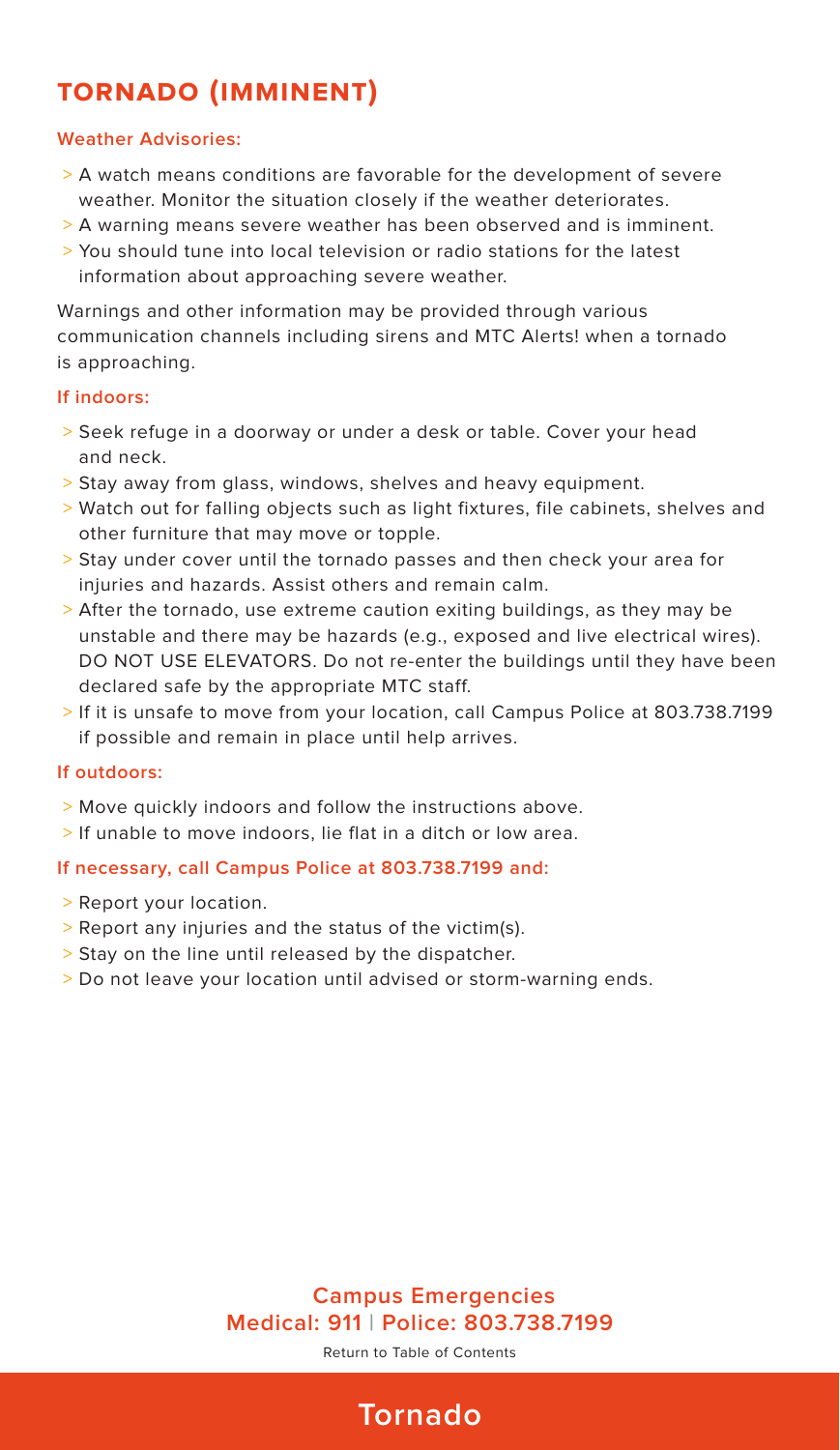### <span id="page-14-0"></span>**fire**

#### **If you discover smoke or fire:**

- > If it is safe to do so, remove everyone from immediate danger and close the door to the area to confine the smoke and fire.
- > Pull the building fire alarm along your evacuation route.
- > If the fire is small and you are properly trained, control the fire with available firefighting equipment.
- > Before you go through a door to leave a room, feel the door with your hand. Do not open any door that feels hot.
- > Do not return for personal items.
- > If there is smoke, stay low.
- > Use stairs to reach an exit. Do not use elevators.
- > After you are out of danger, call 911, then call Campus Police at 803.738.7199.

#### **If you are trapped in a fire:**

- > Wedge wet towels or cloth along the bottom of the doors to keep out smoke.
- > Close doors between you and the fire.
- > If you need fresh air, break the window only as a last resort.
- > If you catch on fire, do not run. Stop, drop and roll to put out the flames.

#### **Response to fire alarms:**

- > When an alarm sounds, leave the building immediately. Leave personal items behind. (Take keys and phones only if it doesn't delay your evacuation.) Never assume it is a false alarm.
- > Do not use elevators.
- > Do not return for personal items.
- > Help people unfamiliar with the building or people with disabilities escape the building.
- > When you are outside, check in with your supervisor, department personnel or instructor so everyone can be accounted for.

#### **How to use a fire extinguisher:**

> Remember to P.A.S.S.



**P = PULL** the pin

**A = AIM** the hose or nozzle

**S = SQUEEZE** the lever

**S = SWEEP** the agent

**Campus Emergencies Medical: 911 | Police: 803.738.7199**

[Return to Table of Contents](#page-1-0)

### **Fire**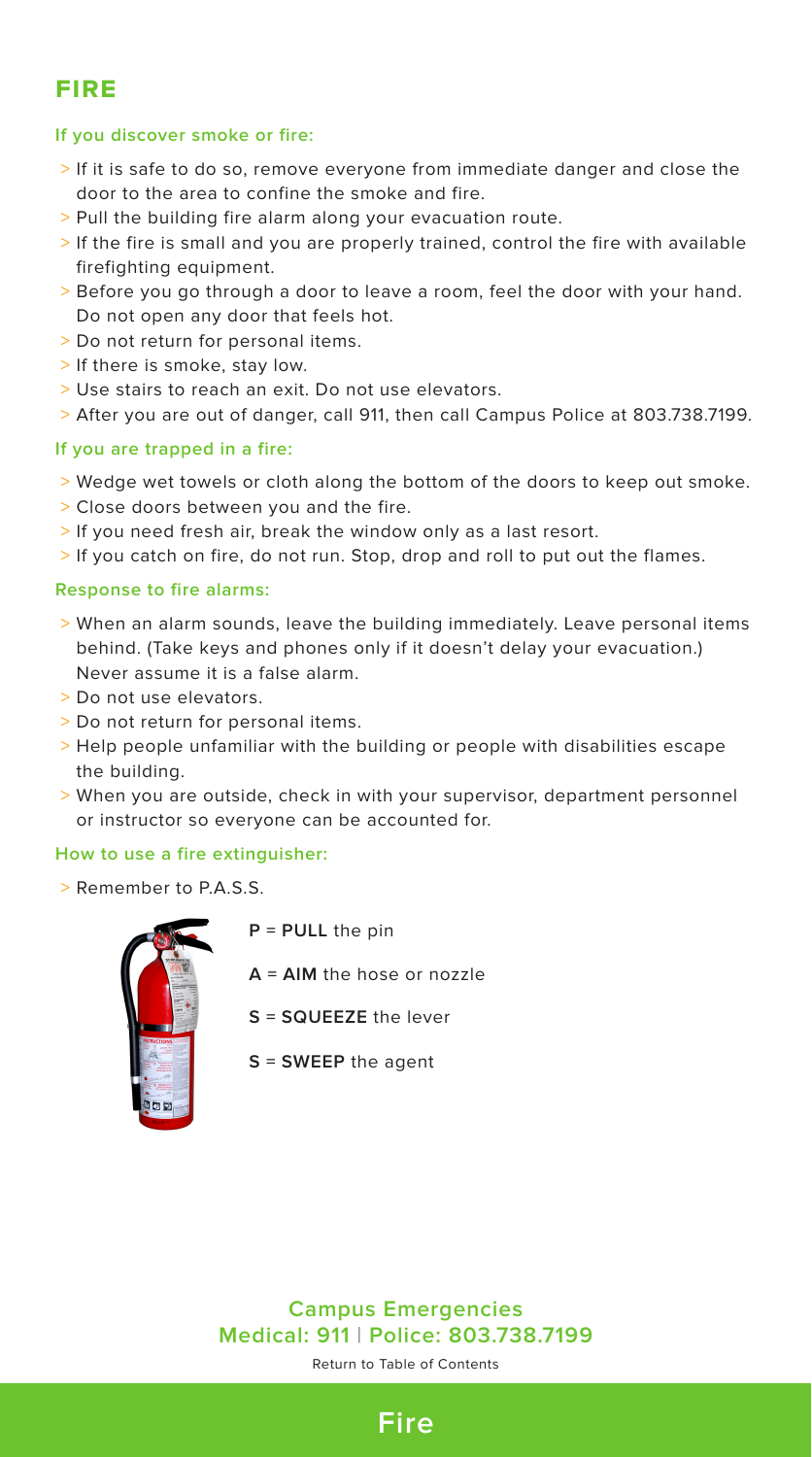### <span id="page-15-0"></span>**crime prevention**

"We encourage all employees and students to increase their awareness of their surroundings and report anything unusual to the College Police." - Chief of Campus Police

#### **Safety when walking:**

- > Avoid walking alone at night. You may request a campus escort by calling Campus Police at 803.738.7199.
- > Stay in well-lit populated areas.
- > If you are confronted by an attacker, scream loudly and try to run to a safe area.
- > If you feel threatened, use the blue-light emergency call box located around campus to call Campus Police or call Campus Police at 803.738.7199 from a cell phone.

#### **Protecting you and your vehicle:**

- > Have your keys ready before you reach your car so you can open the door quickly.
- > Look in, around and under your car before you get in.
- > Do not assist occupants of disabled vehicles. Continue driving and use your cell phone or a nearby phone to call Campus Police at 803.738.7199 to report the disabled vehicle.
- > If your car breaks down, raise the hood, lock yourself in the car and call Campus Police at 803.738.7199 or private vehicle assistance, if possible. If someone stops by to help, stay in your locked car and open your window slightly to talk.
- > Always lock your car.
- > If you can't take all your valuables from your car, lock them out of sight in the trunk or glove compartment.
- > Never leave your windows cracked or your convertible top down.

#### **In your office:**

- > Lock up your valuables even if you are just going to be gone a few minutes.
- > When entering a secure area, let no one "tailgate" in behind you. Make them show their ID if you don't know them.
- > Keep all of your personal information secure (home address, Social Security number, access PINs).
- > Don't leave your desk or office keys, personal identification or buildingaccess cards in unsecured areas.
- > Call Campus Police at 803.738.7199 to report suspicious people or activities.

#### **Protecting your valuables:**

> Don't leave your cell phone, laptop, purse or wallet unattended when you're at the library or in another public area.

> **Campus Emergencies Medical: 911 | Police: 803.738.7199**

> > [Return to Table of Contents](#page-1-0)

# **Crime Prevention**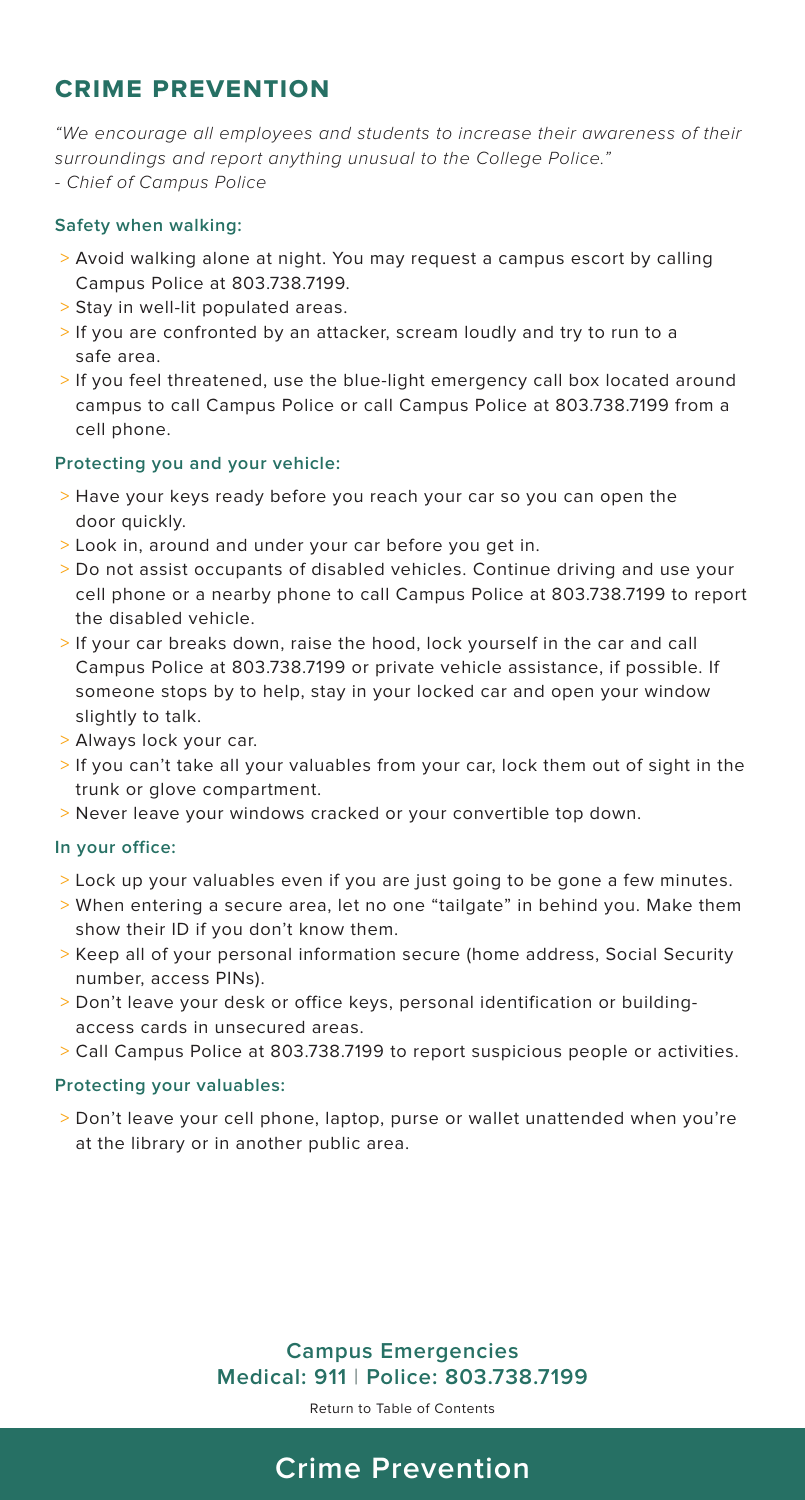### <span id="page-16-0"></span>**evacuations**

#### **Evacuation of the college will generally fall into two categories:**

- > Limited evacuation of a building or designated area.
- > General evacuation of the entire campus.

You should plan ahead for possible evacuations. Know evacuation routes from your office or classroom and the campus.

#### **If the fire alarm is activated:**

- > Leave the building immediately. Leave personal items behind. (Take keys and phones only if it doesn't delay your evacuation.) Do not assume it is a false alarm.
- > Do not return for personal items.
- > Do not go into the restrooms.
- > Do not use the elevators.
- > Direct visitors or anyone needing assistance to stairwells and exits.
- > When you are outside, check in with your supervisor, department personnel or instructor so everyone can be accounted for.

#### **If the entire campus is evacuated:**

- > Students, faculty and staff should leave campus and await further instructions.
- > Those who cannot provide their own transportation should report to the designated off-campus location. (This location will be within walking distance of campus).

### **shelter-in-place/lockout**

Shelter-in-place means to stay where you are to avoid possible danger outside. You could be directed to shelter-in-place in the event of severe weather, hazardous material release, a suspicious intruder or hostage situation.

- > Keep students in class until authorities give the all-clear signal.
- > Stay away from windows, doors and outside walls.

Information may be provided through various channels including on-site authorities, MTC Alerts!, and/or sirens as it becomes available. Authorities may not be able to provide information about what is happening immediately.

#### **In the event of severe weather:**

- > Basements offer the best protection.
- > Otherwise go into an interior room or hallway on the lowest floor possible.

#### **In the event of hazardous material release:**

> Turn off ventilation where possible.

#### **In the event of campus intruder:**

- > Pull pins on exterior doors and lock them.
- > Secure or barricade interior doors and seek concealment away from windows and doors.
- > Turn off the lights and close the blinds, if the room is so equipped.

Stay in the shelter location until you receive an all-clear message from authorities.

### **Campus Emergencies Medical: 911 | Police: 803.738.7199**

[Return to Table of Contents](#page-1-0)

### **Evacuations/Shelter-in-Place**